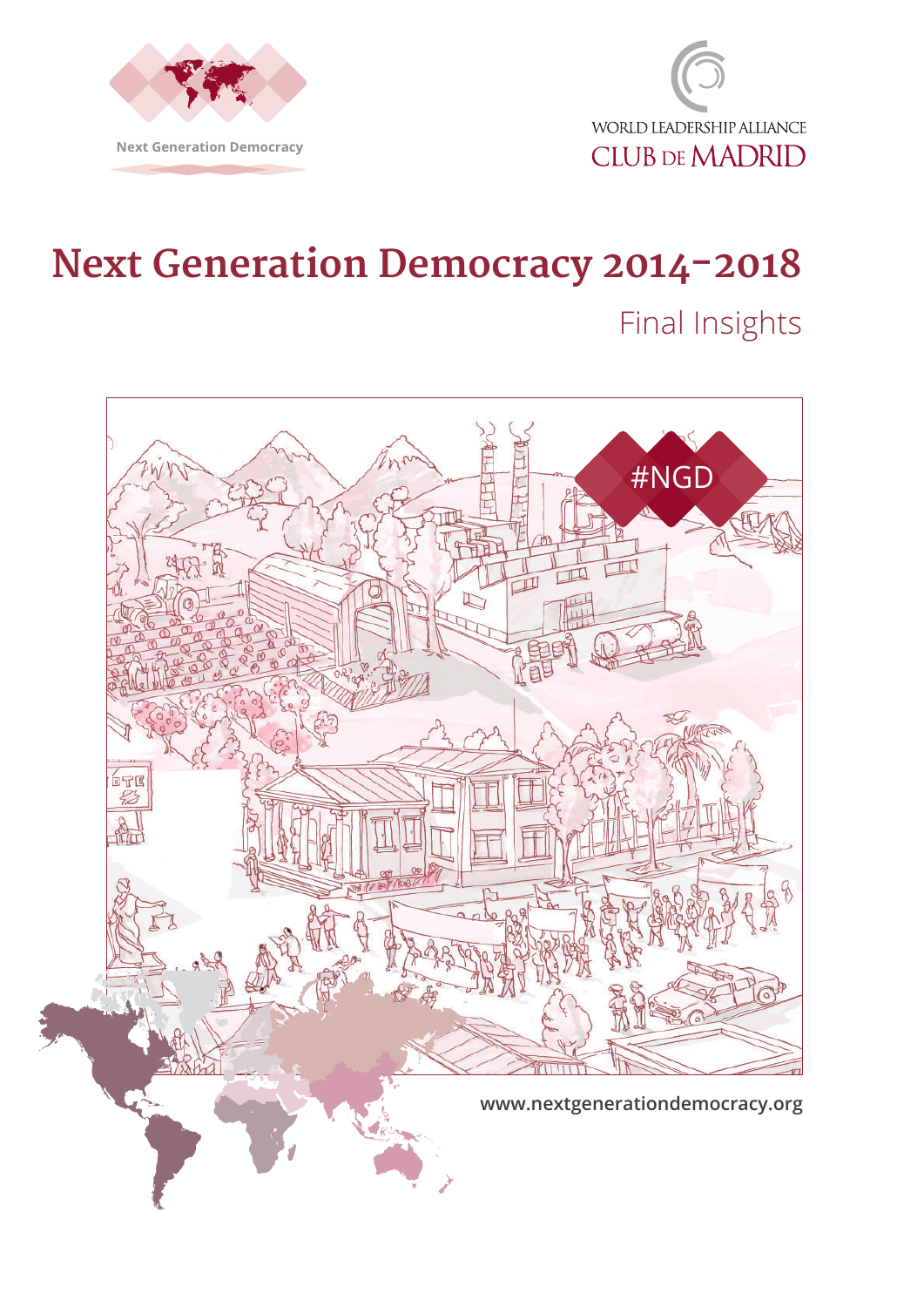# **1. Introduction**

There is a generalized concern that democracy is in decline. Journalists and analysts abound: the link of representation is broken, corruption and deficient public services are hindering trust in democratic institutions, and the relevance of democratic politics is increasingly challenged by global issues that transcend the boundaries of the Nation State. Much less explored are the drivers behind these changes.

Interest in the drivers of democracy is an integral part of the World Leadership Alliance-Club de Madrid (WLA-CdM)'s identity. It is on the margins of the 2001 *Conference on Democratic Transition and Consolidation* that the idea was born to form an international body of former heads of state and government who could share their experience of democratic governance with current leaders and experts. At that time, eight themes were considered essential for the furtherance of democratic consolidation around the world – eight themes that, in hindsight, are evocative of an era dominated by Third Wave<sup>1</sup> enthusiasm, with a heavy focus on institution (re)building in the Nation State. These eight themes were: constitutional design, the legislature and its relations with the executive, the judiciary and its relations with the executive, anti-corruption measures, the role of armed forces and security forces, the reform of the State bureaucracy, strengthening of political and social pluralism and political parties, and economic and social conditions.

Just 12 years after this foundational conference, it had become obvious that the world had changed in ways that radically altered the concerns, priorities and approaches of leading democracy experts and practitioners in all regions of the world. The Third Wave of democratization had come to a rest, new pockets of democratic hope had opened up in unexpected places, and early signs of citizen discomfort were planting seeds of concern in old and new democracies alike. The narrow focus on institution building was forced to widen up as political, social, economic, environmental and technological phenomena became increasingly intertwined, brought together in the heightened awareness of an increasingly connected citizenry. The 2030 Agenda for Sustainable Development, while omitting to name democracy among its goals, underscored the relevance of democratic principles as underpinnings of all development efforts.

It is in that context that the WLA-CdM launched a new initiative to take the pulse of democracy around the world, with a view to informing its own and others' efforts to support democratic development to 2030. The **Next Generation Democracy** project, which ran from late 2014 to early 2018, was an opportunity to consult and convene former democratic Presidents and Prime Ministers, experts, practitioners and leaders from broad communities of practice and bring their vision of democratic dynamics, trends and transformative practices into a collective, forwardlooking agenda for the future of democracy – an agenda that could serve today's policy-makers in formulating strategic, targeted and effective responses to the challenges felt by democracies across the globe.

Through six regional policy dialogues, held respectively in Bogotá, Dakar, Dili, Dubai, Stockholm and San Francisco, with the participation of over 200 institutions and strategic partnerships with the Bertelsmann Stiftung, the International Institute for Democracy and Electoral Assistance (International IDEA) and leading regional think tanks, this collective and integrative exercise brought to light **seven global drivers of democracy** – seven phenomena that are pushing and pulling on democratic development in all regions of the world, and that should inform the elaboration of policies and programmes concerned with the future of democracy. They are presented in the following sections, together with a few others that, while falling short of global influence, bear particular relevance in certain regions of the globe.

WLA-CdM Members, partners and guests put their heads together and drew on their vast experience of successful and insightful democratic policy-making, as well as examples of

<u> 1989 - Jan Samuel Barbara, margaret e</u>

<sup>&</sup>lt;sup>1</sup> The *Third Wave of Democracy* is the term coined by Samuel P. Huntington to refer to the series of democratic transitions that took place in Latin America, Asia Pacific, Eastern Europe and sub-Saharan Africa in the last two decades of the  $20<sup>th</sup>$  century.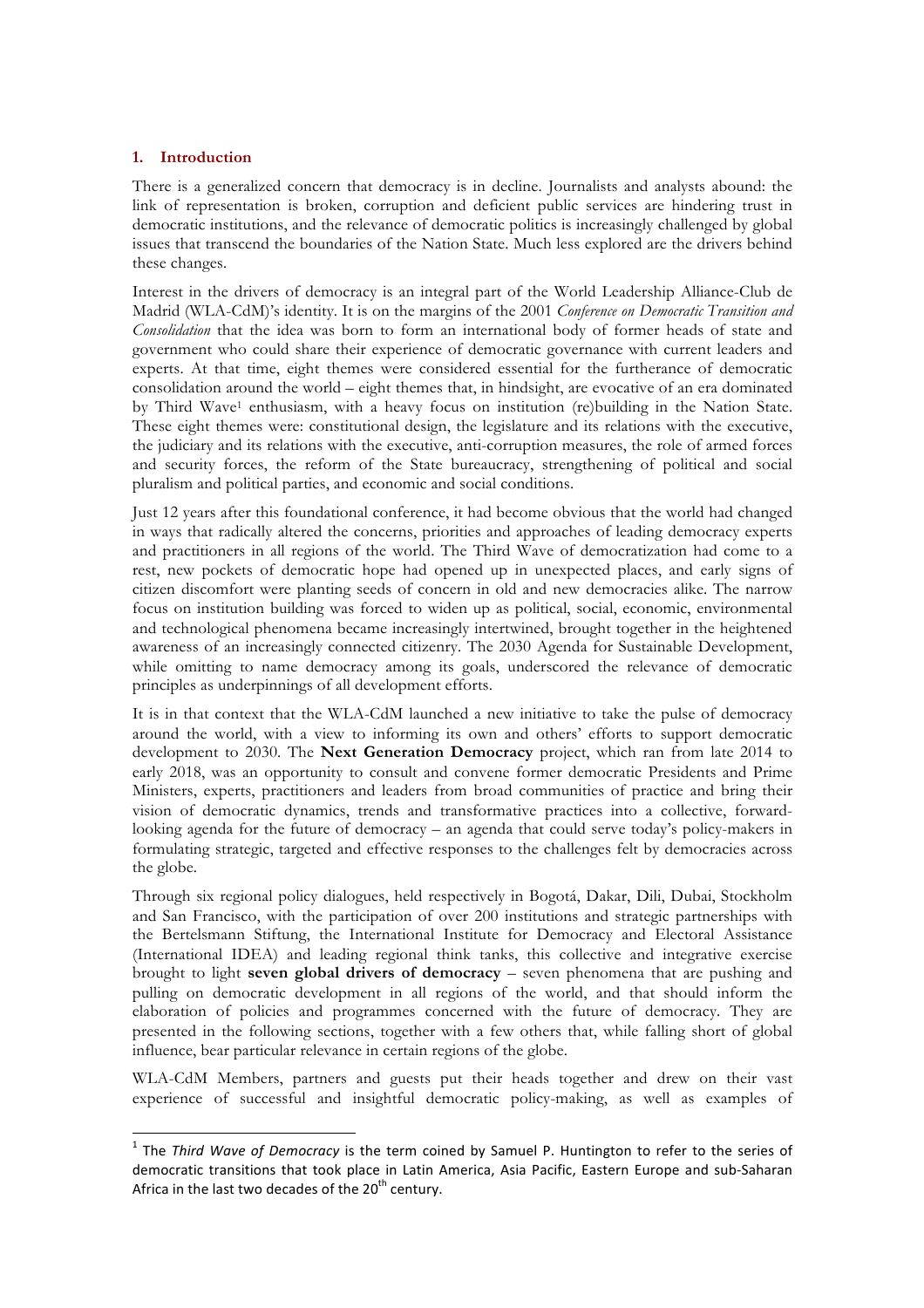transformative practices from around the world, to formulate a set of **propositions** for the way forward. These are intended to inspire and guide policy makers and democracy practitioners around the world in devising policies and programmes that will better enable democracy to meet the expectations and needs of all citizens, preserve their freedom and dignity and secure a sustainable democratic future for generations to come.

# **2. Global Drivers of Democracy**

The global drivers of democracy – underlying phenomena that will create more or less favorable conditions for democratic development around the world - were identified through a three-step process. Regional working groups first met in Florence in 2014 to draw a portrait of democracy, its challenges and opportunities in each region. Then, analytical reports were produced on three aspects of development in each region, namely *People and communities*, *Business and the Economy*, and *Resources and Ecosystems*, assessing each of them from the democratic lenses of *Values and Institutions*, *Access and Inclusiveness*, and *Management and Policies*. Finally, the reports served as the bases for discussions in regional roundtables with WLA-CdM Members, experts and policy makers.

The drivers presented in this section are, therefore, the result of a wide analytical and consultative process. In all regions, albeit in different ways, they were identified as determinant push-and-pull factors that will create opportunities for democracy to flourish, condition its evolution, or present obstacles for its furtherance. A few additional factors, deemed primordial in certain regions but less determinant in others, are also presented in the following section.

1. **Inequalities and dynamics of exclusion** will put growing pressure on the world's political systems. Unequal access to wealth, employment, social services and decisionmaking structures, often with accompanying poverty and systemic discrimination, will continue to drive a wedge between large groups of citizens and those whom they perceive to be political elites who do not represent them. In many regions, a highly interconnected and well-trained middle class, increasingly distrustful of politicians, will become more vehement in its demands for public services, wealth redistribution and government accountability.

Identity-based exclusion in the economic, social and political realms will also continue to generate demands for participation that will increasingly come to clash with a small yet influential number of strident, intolerant and polarizing voices accentuating ethnic, religious, linguistic, gender-based or sexual differences.

> *"It is not possible to develop any kind of stable democracy if there is a steep polarization between the haves and the have-nots" Prime Minister Sadig Al-Mahdi, "Democracy and Human Rights in Decline?" Policy Dialogue, Florence, November 2014*

2. **Corruption**, in all its forms, will hamper the proper functioning of democratic institutions around the world. In some regions, corrupt elites will use their financial resources and patronage networks to manipulate mass media, influence elections and steer public resources towards their own interests. In others, corruption related to organized crime, including drug-related organized crime, will feed informal economies, hamper the exercise of judicial power and endanger public safety. If undetected, corruption will distort the ability of democratic institutions to govern in the best interest of all citizens; and if it continues unchecked, it will deepen the crisis of representation and may lead to the instability of entire democratic systems.

*"There is a correlation between level of corruption and peace in any given country. Low level corruption has little effect on peace while 'once a certain threshold is reached even a small increase in corruption can result in a large decrease in peace.' Severe measures by way of legislation must be introduced to discourage businesses and public servants to indulge in corruption." President Cassam Uteem, in his response to the Africa Roundtable Conclusions, 16 June 2016*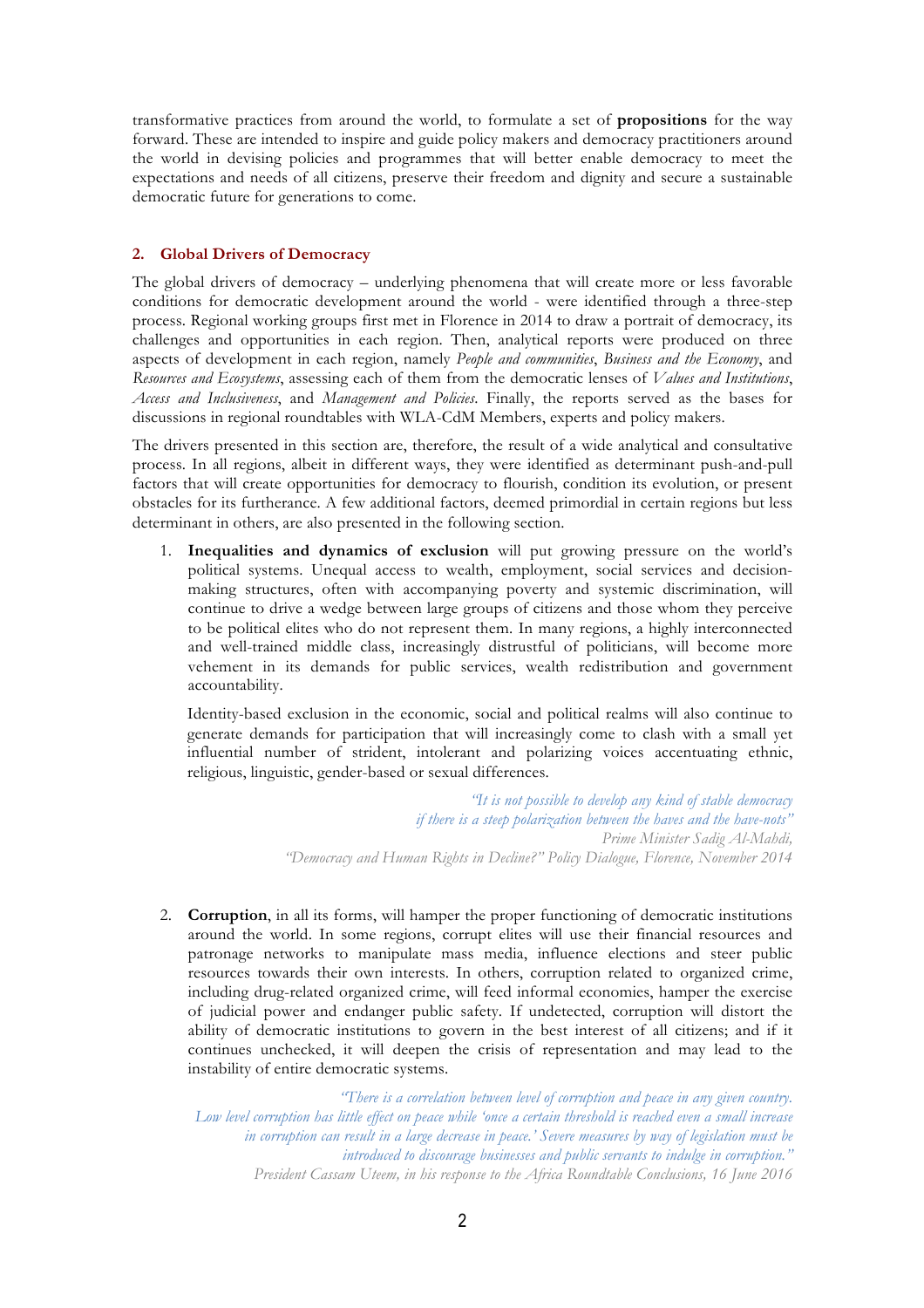3. **Urbanization and the growth of megacities** will bring about an inevitable transformation of democratic practices. Cities offer a privileged space for interactive relationships between citizens and political representatives; they make it relatively easier for residents to become involved in election campaigns, turn out for civil protests, sign petitions, join interest groups and engage in political advocacy. Urban industrial and technological clusters often make cities a breeding ground for creative social practices with transformational potential. But cities are also a space where inequalities come clashing and marginalized groups can easily fall prey to organized crime. When the urban population grows faster than the economy can absorb, the emergence of metropolitan areas with large slums and deprived suburbs poses additional challenges. Ensuring that democratic institutions, both national and local, are adequately resourced and mandated to face these situations will be a key challenge.

*"Segregation and sense of belonging, democracy and exclusion, opportunities and discrimination, innovation and marginalization, creativity and vulnerability, living together and hostility: all of that combines and gains substance in the daily life of millions of people that live in cities. It is in the streets and squares of the cities, in the flats and schools, in shops, offices, cultural centres or hospitals, where abstract concepts like inclusion, cohesion and intercultural relations gain meaning and are put to the test.". WLA-CdM report on Local Government for Shared Societies, 2015, p. 28*

4. **Migration and refugee flows** will bring to the forefront of the political agenda issues related to the social and political rights of non-citizens and non-residents. As the world is confronted with an unprecedented number of refugees, IDPs and forced migrants, affecting all regions as source, transit or destination countries, global and national institutions will continue to struggle to find adequate responses. Lifting barriers to inclusion for migrants and refugees – related to their legal status, housing conditions, access to education and employment - while fighting xenophobic and discriminatory practices and ideologies, will require strong political leadership and a strong commitment to the principles of Shared Societies on the part of political actors at all levels.

*"States must be able to develop more mature policies on migration as a way to strengthen migration rights" President Danilo Turk at the roundtable on "An Inclusive Approach to Migration Management: The Way Forward to the Global Compact", UN Headquarters, March 2018*

5. **Demographic pressures** will bring to the political agenda issues of inter-generational equity and put the representative component of democracy under strain, in different ways in different regions. In the **developing world**, rapid demographic growth will further enlarge an already young population who remains largely excluded from political institutions and processes. The marginalization of youth from social and economic structures, with high rates of youth unemployment, will also contribute to their sense of political exclusion. Responding to youth demands for inclusion will be essential to prevent them from falling prey to organized crime, rebel groups, terrorist or other extremist ideologies that pose threats to democracy.

> *The youth should not be conceived as the leaders of tomorrow. They should be the leaders of today. President Joyce Banda, Next Generation Democracy Roundtable – Sub-Saharan Africa, Senegal, 21-22 April 2016*

In the **developed world**, an ageing population and a corresponding drop in the old-age support rate will put pressure on state resources and social systems. It will also raise issues related to the capacity of younger generations, outnumbered at the polls, to effectively steer public policies that will impact them for much longer than they will impact older generations.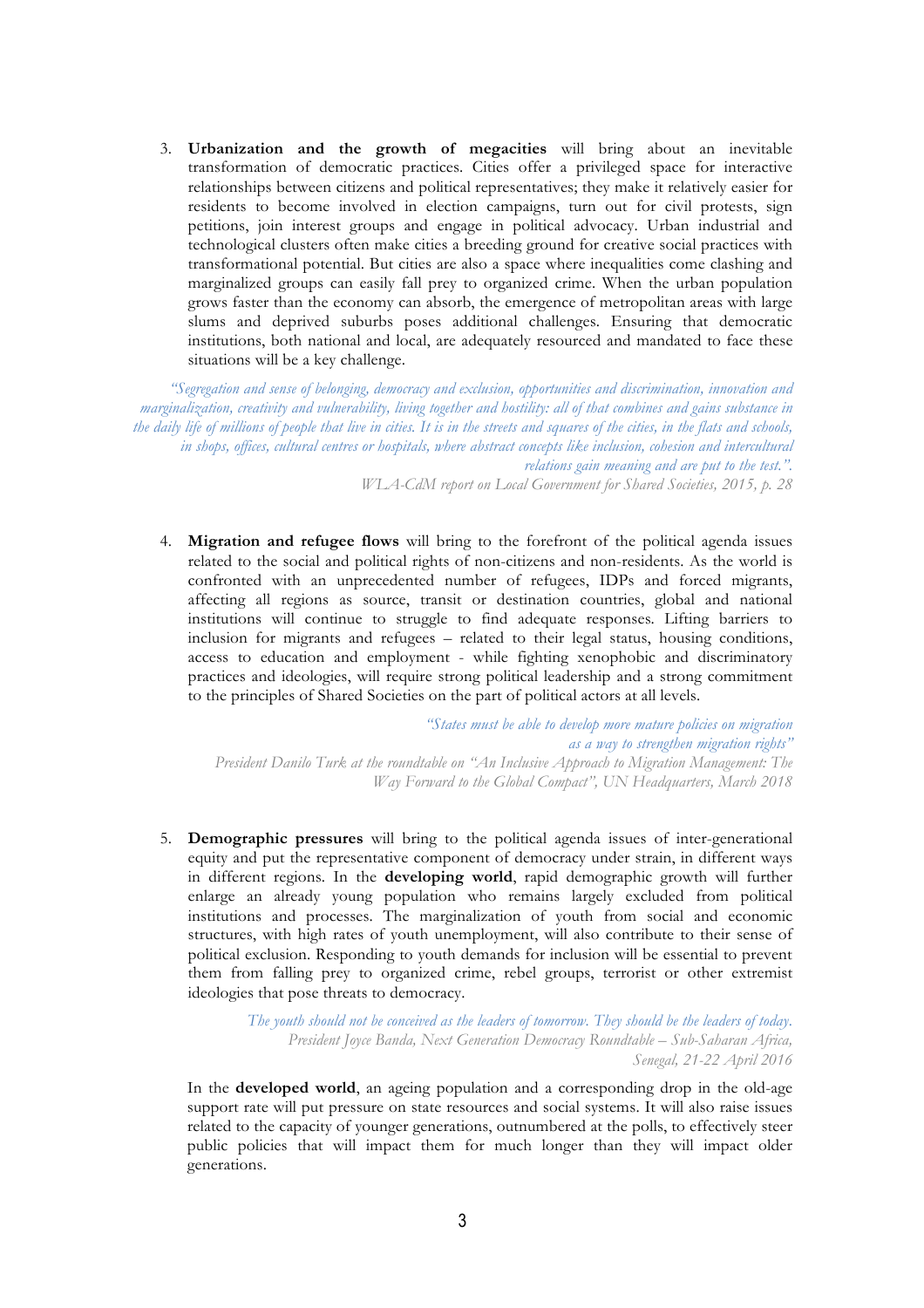*As the average age of voters rises and their average remaining lifetime becomes shorter, they may be more willing to shift a greater burden onto future generations. Dr. Stefan Wurster, political scientist at Ruprecht-Karls-University Heidelberg, interviewed by WLA-CdM's Next Generation Democracy partner BTI on 8 April 2015*

6. **Environmental degradation and climate change** will intensify competition for natural resources, including access to clean water and fertile land, in ways that will disproportionately affect the world's most impoverished communities. It will force large groups of citizens to flee their homes, require new or increased public services (eg. health), and exacerbate existing dynamics of conflict for access to natural resources. Even in parts of the world least directly affected by environmental degradation, growing environmental concerns among citizens will push environmental issues higher on the political agenda, requiring increased political attention and global leadership.

> *"It is possible to reduce poverty and at the same time to reduce the climate risk. But you need to have the courage to make bold decisions." President Felipe Calderón, "Democracy and Human Rights in Decline?" Policy Dialogue, Florence, November 2014*

7. **New technologies and social media** will continue to transform the way democracy and governance are practiced, bringing about both challenges and opportunities. On the first hand, they will provide new tools to increase transparency, give citizens easier access to more information, and improve the effectiveness of accountability mechanisms overall. They can also offer new platforms for citizen engagement and participation, thereby helping to bridge the gaps left open by a broken representative link. On the other hand, the joint effects of online anonymousness, zero-cost publishing and pay-per-click business models have favored the propagation of fake news, hate speech, extremist and polarizing ideas that will continue to threaten the integrity of democratic processes and call for new governance solutions. Content algorithms are also creating echo chambers that push citizens away from healthy political debates into ideological one-sidedness; and, in some authoritarian contexts, the increasing use of censorship filters is both reducing the potential for social media to serve as an alternative outlet for free speech and creating new opportunities for digital surveillance.

> *"The youth can renew democracy through new technologies" Former Minister of Constitutional Affairs of South Africa, Roelf Meyer, Africa Roundtable*

# **3. Regional Drivers**

In addition to these global drivers, a number of additional factors are also at play in particular regions, and should be taken into consideration when looking into future democratic development in those regions.

• In **Africa**, a **deteriorated security environment** and entrenched conflict dynamics in several countries, particularly in West, Central and East Africa, will continue to hamper democratic development, economic growth and the provision of public services to large segments of the population. Elections-related violence and political intimidation, particularly by incumbent politicians, will continue to challenge the independence and efficiency of democratic institutions, while insufficient administrative deployment will make it difficult to involve all citizens – particularly those living in remote areas – in building shared democratic societies. The **leadership of the African Union**, supported by strong regional economic communities, will be the continent's best asset to define and promote regional answers to these challenges.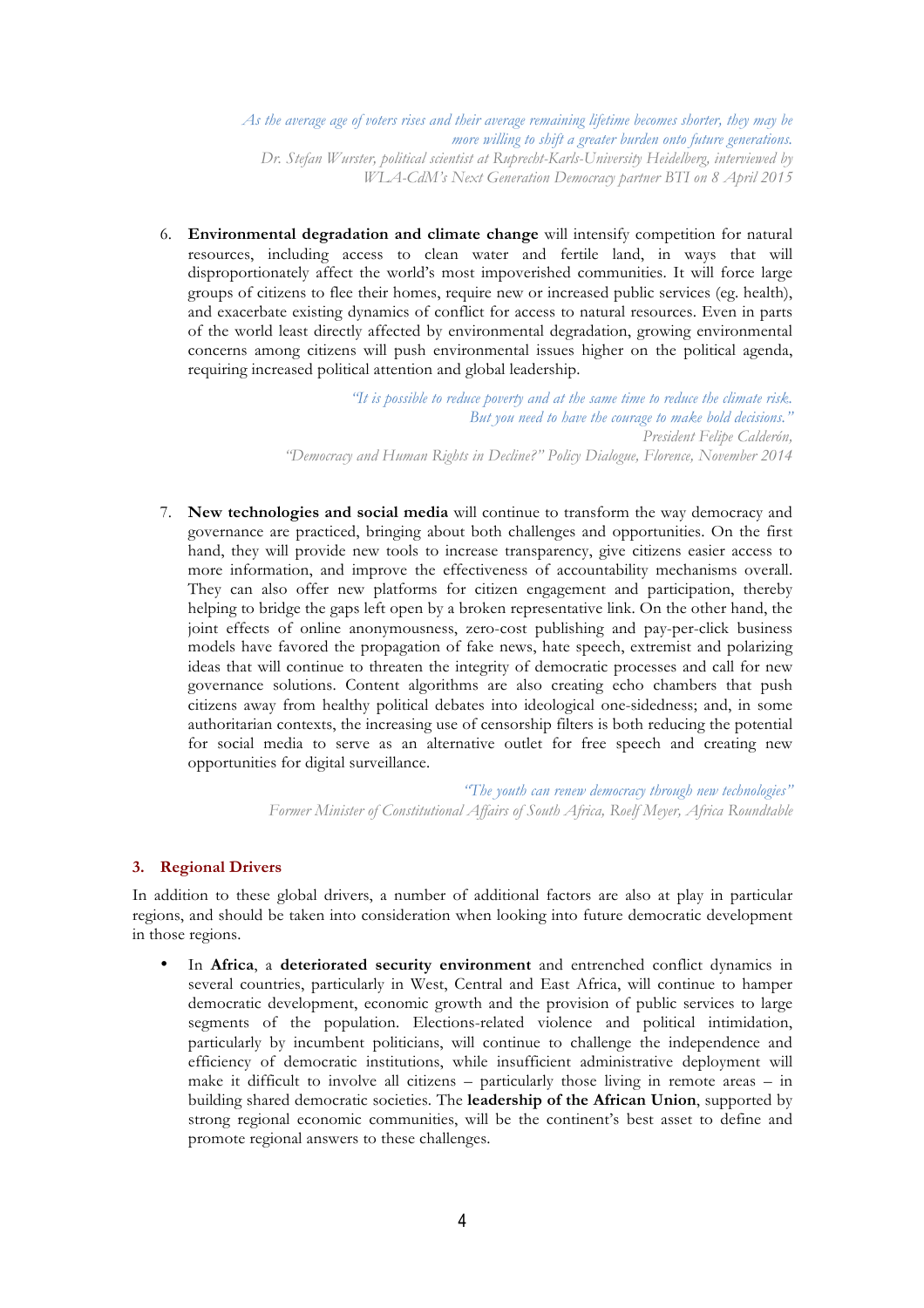- In the **Americas**, exacerbated **presidentialism** in numerous countries will continue to produce political debates driven by politicians' personalities and charisma, rather than sound consideration of ideological views. **Personality-driven politics** will constitute a breeding ground for populism which, combined with insufficiently regulated political finance and media monopolies, will pose a multi-faceted challenge to the consolidation of democracies in which citizens are given a fair choice between multiple, nuanced and debated policy options.
- In **Asia**, continued **economic growth** and the **increasing integration** of the region in global networks will create pressures for political change. A growing middle-class is likely to demand more personal freedoms and political inclusion. As the world's major labor exporting region, Asia is increasingly exposed to more open systems and ideas. In this context, authoritarian regimes also face Huntington's performance dilemma, wherein the inability to continue to produce staggering economic growth rates creates dissatisfaction among people, which can make both the rulers and the political system lose legitimacy.
- In **MENA**, several deep-rooted national, religious and cross-border conflicts, including the Arab-Israeli conflict, the war in Syria and ongoing in-fighting in Yemen and Libya, will put **security, stability, peace-building and reconstruction** on top of the political agenda for the foreseeable future, with demands for more open, transparent and inclusive governance likely to be taking a back seat in most countries. Democratic reforms will be limited to a handful of individual countries, who will continue to navigate cautiously the uncharted waters of reconciling modern democracy with political islam, and expanding citizens' participation in societies traditionally dominated by strong elites.
- In **Post-Soviet Eurasia**, the projection of Russia's influence in the region will continue to embolden leaders in several countries to strengthen their hold on power by imposing a **shrinking space for civil society**. The scope of activity allowed to independent NGOs is increasingly being restricted, while a state-sanctioned and ultimately state-directed surrogate civil society is simultaneously being created through the use of targeted support. This will pose new limits to the possibilities for pro-democratic forces to assert themselves, make their voices heard and grow in much of the region.
- In **Wider Europe**, a particularly acute sense of distrust between citizens and politicians will give impetus to citizen **demands for direct democracy**. At the same time, an increasingly complex policy environment – particularly in the European Union, where multiple actors and layers of competence stretch policy-making processes beyond the understanding of most citizens – makes it increasingly difficult for citizens to form informed and balanced opinions on policy matters, making them vulnerable to propaganda and mass media manipulation. Balancing these two forces will be a major challenge for politicians and policy makers in coming years.

# **4. Propositions to 2030**

Having identified major drivers of democracy, the six regional policy dialogues held in Bogotá, Dakar, Dili, Dubai, Stockholm and San Francisco also provided opportunities to identify, through a collective reflection among WLA-CdM Members, experts and partners, a series of propositions to guide democratic development efforts from now to 2030. The following paragraphs present a set of thirteen (13) propositions, grouped into three main categories.

Firstly, propositions related to **institution building** were formulated. Going beyond the fundamental democratic institution-building processes on which most of the world's attention was centered in the last two decades – namely electoral and constitution-building processes -, the propositions shift the focus towards other institutions considered essential for the functioning of healthy, stable democracies: political parties, judicial systems, accountability mechanisms and public administrations.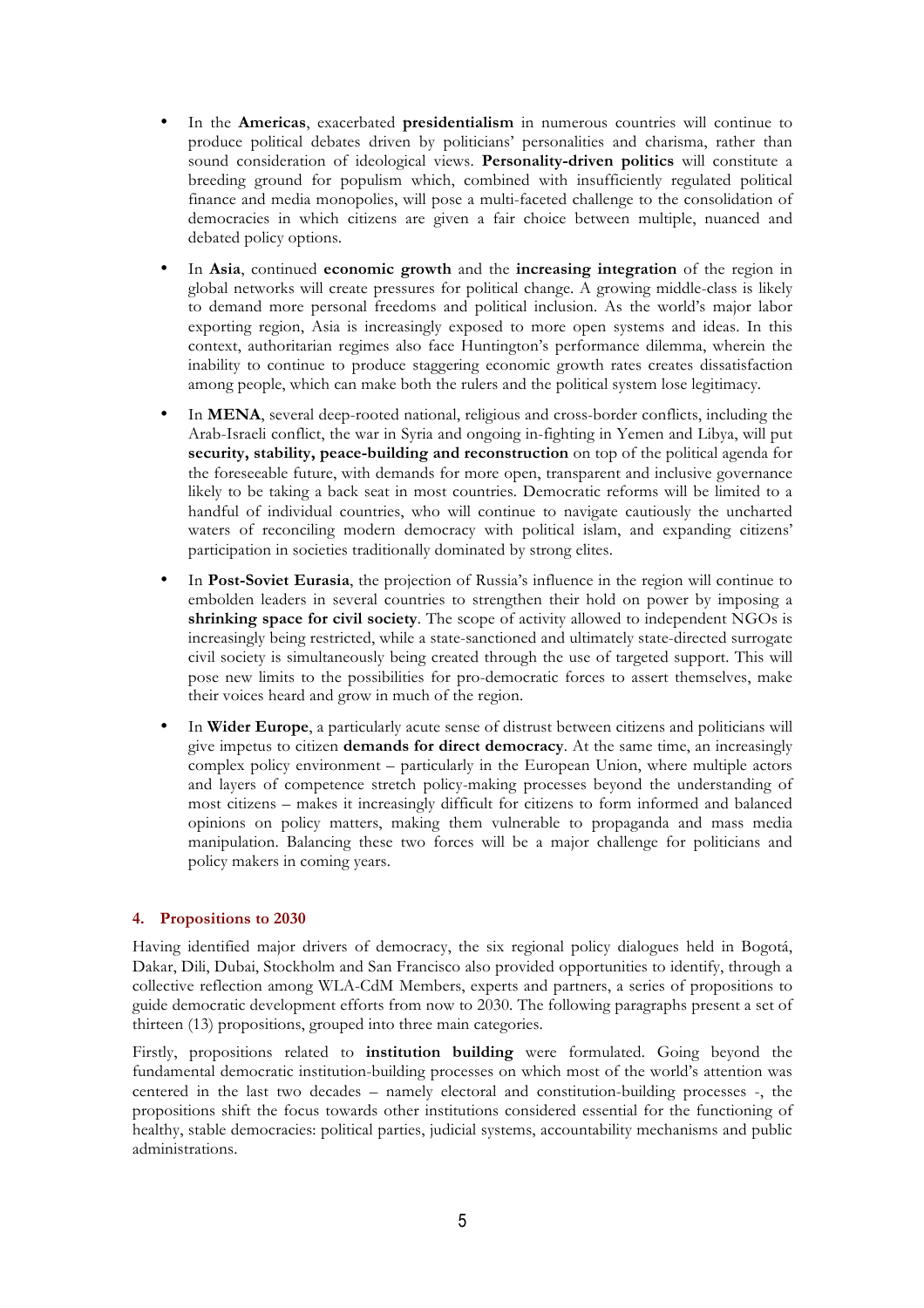Secondly, propositions were formulated in relation to **inclusion**. They reflect a growing understanding among political leaders, policy makers and experts of the importance of creating political systems that favor the development of Shared Societies - societies in which every citizen has a sense of belonging and responsibility, free from dynamics of exclusion, inter-group tensions and conflict. The propositions invite actions aimed at redressing political processes that are flawed in that respect, and creating political space for excluded groups.

Finally, a handful of propositions bring forward **transformative approaches to democracy**, building on examples of best practices that have been successfully implemented in certain parts of the world.

# *Propositions on institution building*

# **1. Help political parties function as an effective link between citizens and institutions**

Supporting the consolidation of platform-based, inclusive, transparent and accountable political parties can go a long way to fix the broken link of representation. If political parties are able to act as genuine mediators between governments and citizens, they can help boost citizen confidence in democratic institutions and ensure that democratic institutions deliver benefits for all. For this, political parties need to be articulated around clear policy platforms; actively encourage the participation of all social and identity-based groups, particularly women and youth, in their activities and structures; adopt democratic internal decision-making structures; and be at the forefront of transparency and accountability, particularly in terms of their financing.

# **2. Bolster judicial independence and capacity**

Strengthening the capacity and independence of judicial institutions, and bolstering public understanding of their role, is essential in order to ensure government accountability, address real and perceived inequalities before the law, fight corruption and give all citizens access to justice – all of which would contribute to renewed citizen trust in democratic institutions. This may, in certain circumstances, also require support for the development of alternative or para-judicial institutions, such as ombudspersons and anti-corruption agencies.

# **3. Strengthen accountability mechanisms**

There is broad agreement regarding the need to increase transparency and improve the effectiveness of accountability mechanisms if citizen trust in democratic institutions is to be rebuilt. Access to reliable information is thus a key component of any democratic society, and is the basis of informed consent. It is also a key element in the fight against corruption and abuses by those in power, as well as in efforts to improve the economic, political and social welfare of the whole community. Providing citizens with access to accurate information, paired with the freedom of expression, is the basis for accountability.

# **4. Increase the capacity of public administration for effective policy implementation**

Ensuring that the policies and programmes developed by democratic institutions deliver benefits for all citizens requires their effective implementation. Expanding the reach of public administrations through territorial deployment and/or decentralization, streamlining decisionmaking processes and training civil servants is vital if new policies are to be implemented effectively. Ensuring the participation of citizens from all identity-based groups in consultative processes is also essential in ensuring that the benefits of policies and programmes are distributed fairly. An expanded and effective state presence, particularly in remote areas, can also address local grievances and alienation and, in doing so, help dismantle the support networks that allow terrorist,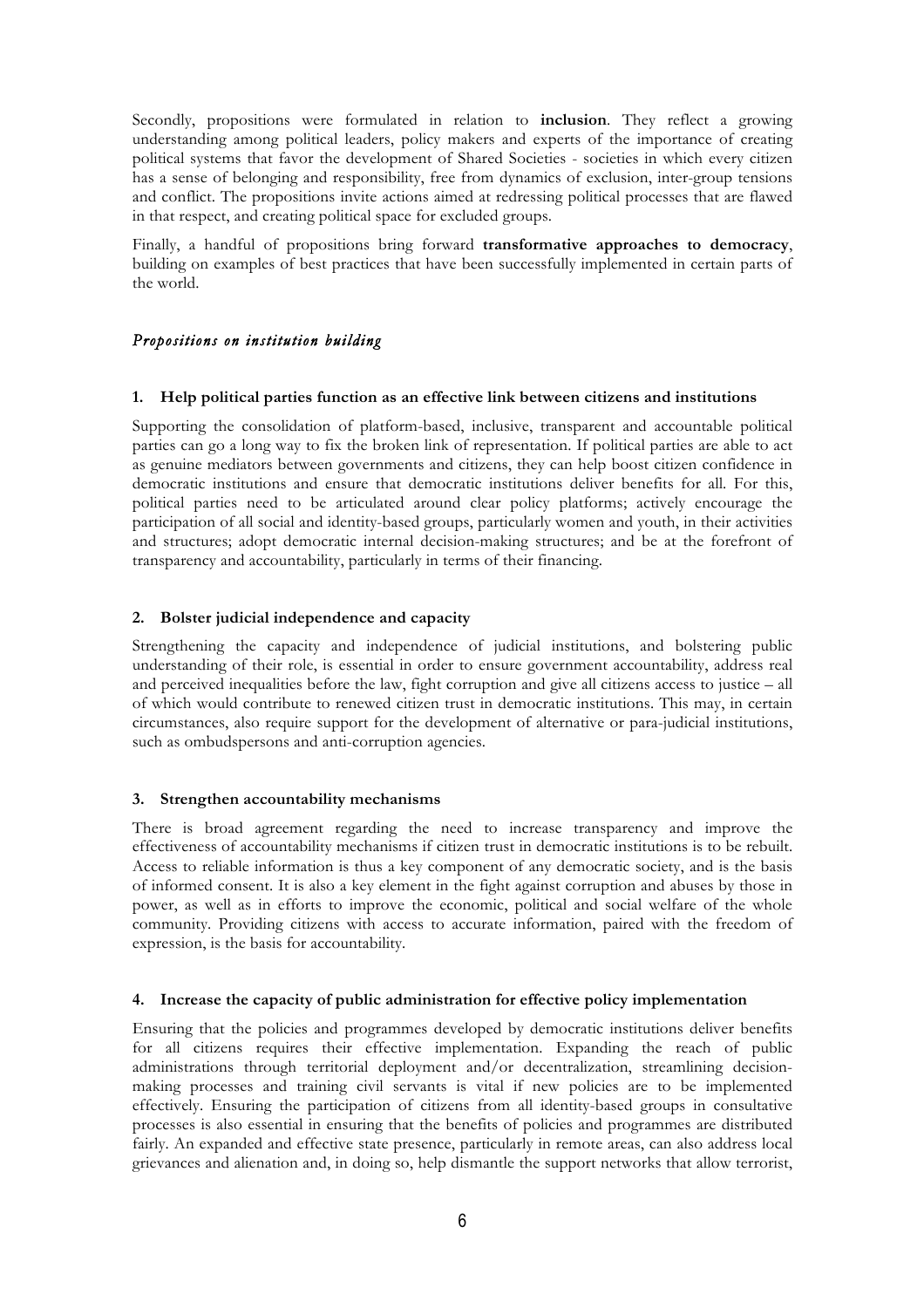criminal and drug-trafficking groups to take root, thereby acting as a major deterrent for security threats and corrupt networks.

# *Propositions on inclusion*

# **5. Level the political playing field**

The equality of all citizens in the exercise of political rights is a fundamental tenet of democracy. Countering the influence of factors that tilt the playing field in favor of certain political parties, candidates, influencers and identity-based groups, including access to incumbency privileges, kinship networks, private campaign funding and unregulated access to media, should be contemplated in order to deter further erosions of democracy. Political finance regulation, including provisions for the public funding of political parties and electoral campaigns and the close monitoring of campaign advertising, can play an important role to limit the influence of money in politics.

# **6. Apply an inclusive approach to fiscal policy and public service delivery**

Political inclusion starts with the fair participation of all citizens in the finances of the State, through effective taxation and public service delivery. While experts disagree on which fiscal policy is best suited to redistribute wealth and address inequalities, there is broad agreement that taxation in itself favors political inclusion. Developing taxation schemes to reach into the informal economy would expand both the State's finances and the social and political rights of informal workers. Expanded taxation would also stimulate an increased demand for accountability, ultimately driving improvements in public policies and management.

The growth in state revenues from taxation should be used to finance social services and programmes that meet the needs of all citizens, with particular attention to the most disadvantaged groups. Affirmative measures should be adopted to ensure the inclusion in education, health and social protection programmes of persons in situations of vulnerability and communities suffering from structural discrimination.

# **7. Create spaces for youth in politics**

Social change and political transformation require the inclusion of youth in politics, particularly in countries experiencing a youth bulge and/or high youth unemployment. Supporting youth outreach initiatives on the part of political actors – including political parties, legislatures and electoral institutions – is key, as is the adoption by these actors of internal policies and practices that actively encourage the participation of young people in their institutional structures and decision-making processes. Tackling youth unemployment through skills training, placement programmes and other measures favoring early access to work can also help break the dynamics of exclusion that affect young people around the world and lay the basis for their increased political participation.

# **8. Educate citizens to build shared societies**

Democracy flourishes best in shared societies - societies in which all citizens have a sense of belonging and shared responsibility, shielded from dynamics of social exclusion, inter-group tensions, conflict and violence. Dynamics of identity-based exclusion, including xenophobic responses to migration and refugee flows, can be countered if formal and non-formal education is designed to equip young people with values, knowledge and skills that reflect a diverse and rapidly changing world. Education institutions that foster cross-cultural awareness, inter-religious understanding and inclusion can go a long way to set the bases for the social cohesion, inclusion and engagement that are necessary in a vibrant democratic society.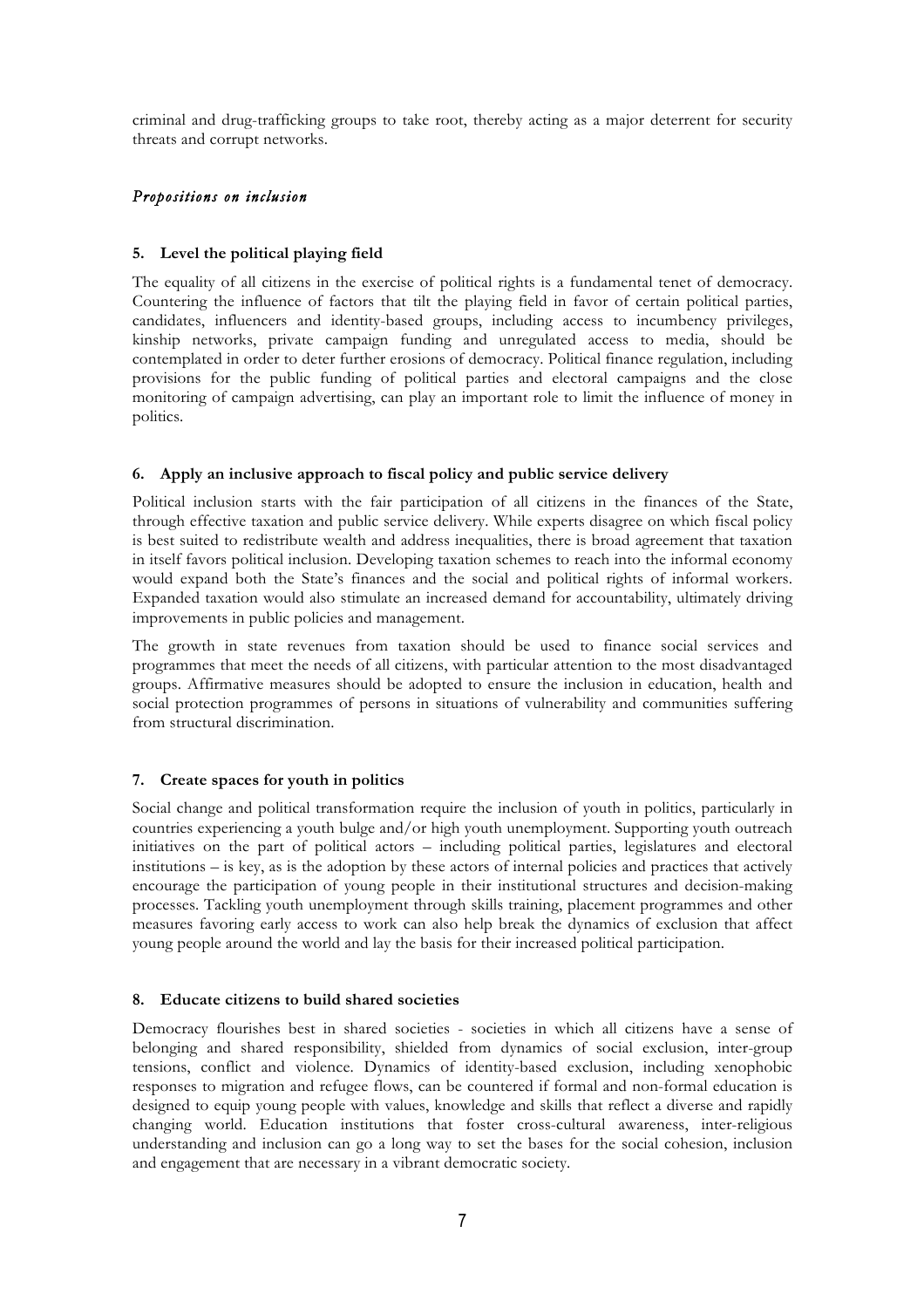# *Propositions on transformative approaches to democracy*

#### **9. Support democracy at the local level**

Rapid urbanization and a growing divide between urban and rural needs, challenges and opportunities brings the local level of government into the spotlight. The devolution of power to the local level has been shown to strengthen the social contract and help build trust between governments and the people. Engaging citizens in the management of common goods at the local level helps to encourage participation and enhance sustainability. It also offers opportunities to draw on traditional forms of governance that, in various parts of the world, have demonstrated their effectiveness and value as mediators between the modern state and the citizenry.

#### **10. Use and regulate new technologies**

Digital technologies have the potential to revolutionize the way democratic governance is practiced. Digital tools can ensure citizens effective access to information, thereby facilitating greater transparency in public administration. They can foster the transparency required to reinforce accountability mechanisms, impose checks on arbitrary action by bureaucrats and politicians, and fight corruption. They can also be used to open new avenues of citizen participation, through direct democracy, policy consultations or other new forms of engagement. But they must also be regulated, to avoid being used by anti-democratic forces as instruments to tilt the political playing field, manipulate public opinion, control political activity and breach other political and civil rights. Individual users of digital technologies often do not understand these risks. Developing global, regional and national solutions to promote the healthy use of new technologies in democratic processes and protect the integrity of political information in social media and online platforms, in joint efforts between political decision-makers, technological leaders and social actors, will be essential to reap the benefits they offer while protecting democracy from the threats they bring about.

#### **11. Strengthen regional cooperation on the global drivers of democracy**

Many of the phenomena identified as global threats to democracy reflect dynamics that transcend the boundaries of any individual nation. Corruption networks, migratory flows, environmental degradation and climate change, and the influence of new technologies are all global phenomena that no country can face alone. Regional cooperation in these areas will be instrumental to devise effective responses to the pressures they will put on democratic systems. Addressing these issues through a democratic lens, with an inclusive and participatory regional approach, will be essential to mitigate their negative impacts and leverage the potential opportunities that they offer.

#### **12. Break down barriers between democracy support and other communities of practice**

The drivers of democracy identified in this exercise are mostly external to political systems. Understanding and influencing them, as well as their impacts on democratic systems, will require that expertise in democracy building be complemented with expertise in fields as varied as economics, justice, migration, urban planning, environmental science and information and communication technology. The effective implementation of the Paris Agreement on climate change, for instance, bears direct relevance to a global driver of democracy, yet falls largely outside the work of most democracy support organizations. The same goes for free trade agreements and economic integration schemes, whose relevance is indisputable in addressing root causes of migration flows. Addressing inequalities and dynamics of exclusion that go beyond the political dimension will require that democratic values and principles underpin all development efforts.